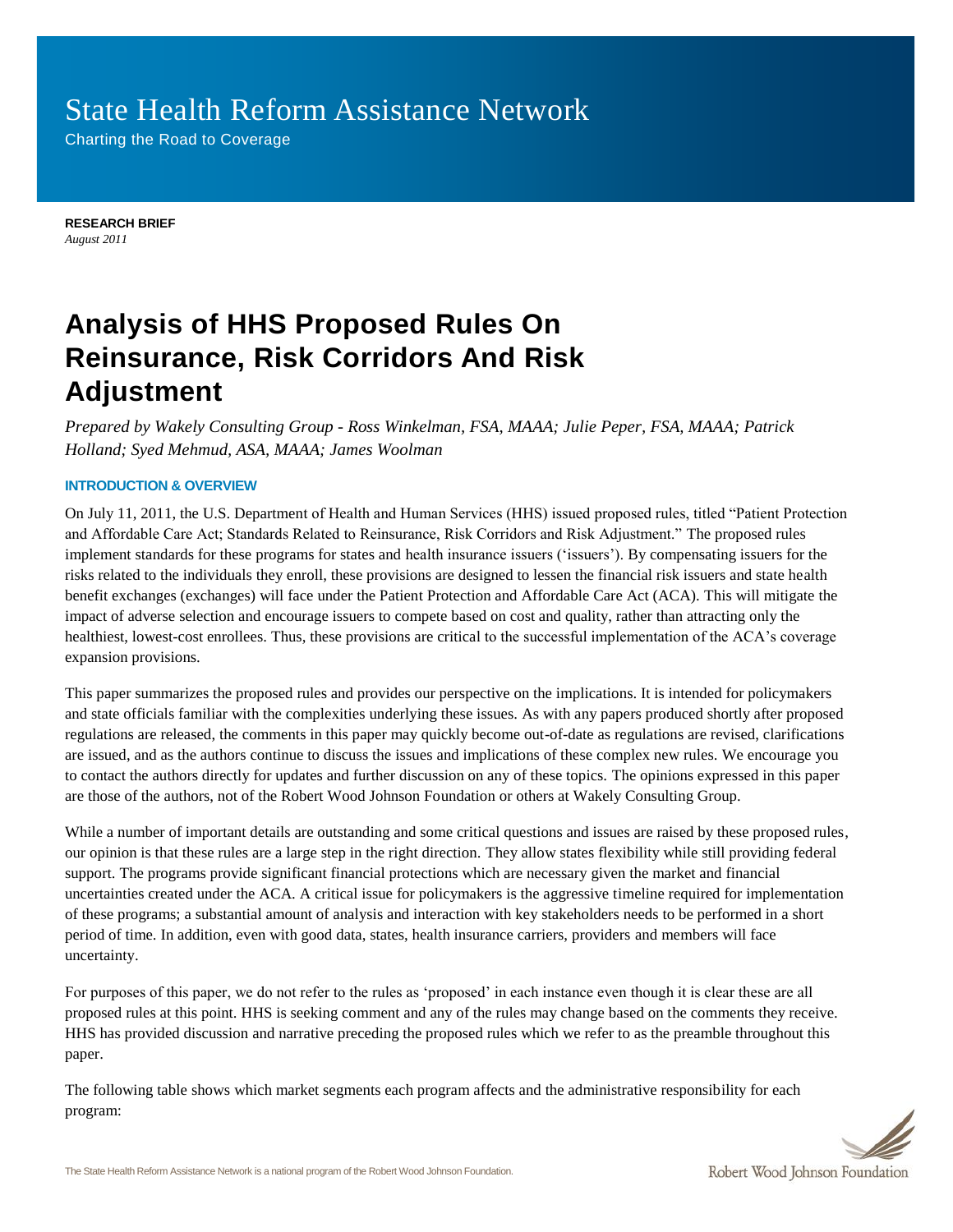| Table 1<br><b>Program Applicability by Market and Administration</b>                                                        |                             |                    |                              |                    |               |                              |                                       |
|-----------------------------------------------------------------------------------------------------------------------------|-----------------------------|--------------------|------------------------------|--------------------|---------------|------------------------------|---------------------------------------|
|                                                                                                                             | <b>Sold within Exchange</b> |                    | <b>Sold Outside Exchange</b> |                    |               | <b>Who Administers</b>       |                                       |
| <b>ACA Provision</b>                                                                                                        | Individual                  | <b>Small Group</b> | <b>Individual</b>            | <b>Small Group</b> | Grandfathered | <b>State Run</b><br>Exchange | <b>Federal Run</b><br><b>Exchange</b> |
| <b>Risk Adjustment</b>                                                                                                      | <b>Yes</b>                  | <b>Yes</b>         | <b>Yes</b>                   | <b>Yes</b>         | <b>No</b>     | State or HHS <sup>1</sup>    | <b>HHS</b>                            |
| <b>Reinsurance</b>                                                                                                          | <b>Yes</b>                  | <b>No</b>          | <b>Yes</b>                   | <b>No</b>          | <b>No</b>     | <b>State</b>                 | State or HHS <sup>1</sup>             |
| <b>Risk Corridor</b>                                                                                                        | <b>Yes</b>                  | <b>Yes</b>         | <b>No</b>                    | <b>No</b>          | <b>No</b>     | <b>HHS</b>                   | <b>HHS</b>                            |
| <sup>1</sup> State can decide to administer or allow HHS to administer. If HHS administers, all parameters will be federal. |                             |                    |                              |                    |               |                              |                                       |

Each of these programs is funded differently. Since Risk Adjustment is expected to be budget neutral, no funding is needed although administrative funding will be required for states that decide to administer the program. While Reinsurance only benefits the individual market, the entire insurance market, including self-funded plans, contributes to the funding on a percent of premium basis (or percent of medical costs for self-insured plans). To date, there is no mention of how the Risk Corridor program will be funded if the amount that HHS must pay to insurers exceeds the amount HHS receives from insurers.

The proposed regulations address a number of questions that states, health insurance carriers, providers and other stakeholders had when contemplating how to implement the ACA. The most important questions and the answers provided in the proposed regulations and accompanying narrative are addressed below (please remember—these are proposed rules, not final):

# **RISK ADJUSTMENT – KEY QUESTIONS & ANSWERS**

- 1. Will each state have to administer their risk adjustment program or will risk adjustment be a federal program? Answer: Under the proposed rules, each state can decide whether to do it themselves or let HHS administer the program. States can develop state-specific risk adjustment models and/or weights, but these need to be filed in advance for approval by HHS.
- 2. Will the federal model be a distributed model where carriers just send in results or a centralized model where carriers send in detailed encounter data and states or HHS calculates results (the distributed model seems to be favored by some insurance companies and insurance company associations)? Answer: Under the proposed rules, HHS would require a centralized model, where issuers would submit raw claims to the state or HHS acting on behalf of the state. States will not have discretion as part of the choice of the model and methodology to change this basic approach. Therefore, if states decide to develop their own model, it will be necessary to begin the planning and assessment of the program soon since as noted in the Timing of Reinsurance and Risk Adjustment section. It is recommended that these states file their model by November 2012.
- 3. What data will be used (likely possibilities include demographic information, medical diagnoses codes [ICD-9"s], pharmacy codes [NDCs] and income level)? Answer: While not in proposed regulations, the preamble accompanying the release states that HHS intends to use demographic, medical diagnoses and pharmacy codes.
- 4. Will states and HHS implement auditing procedures like that in the Medicare Advantage program (called risk adjustment data validation [RADV] audits)? Answer: Yes, although the intent of the regulations is that these audits would be budget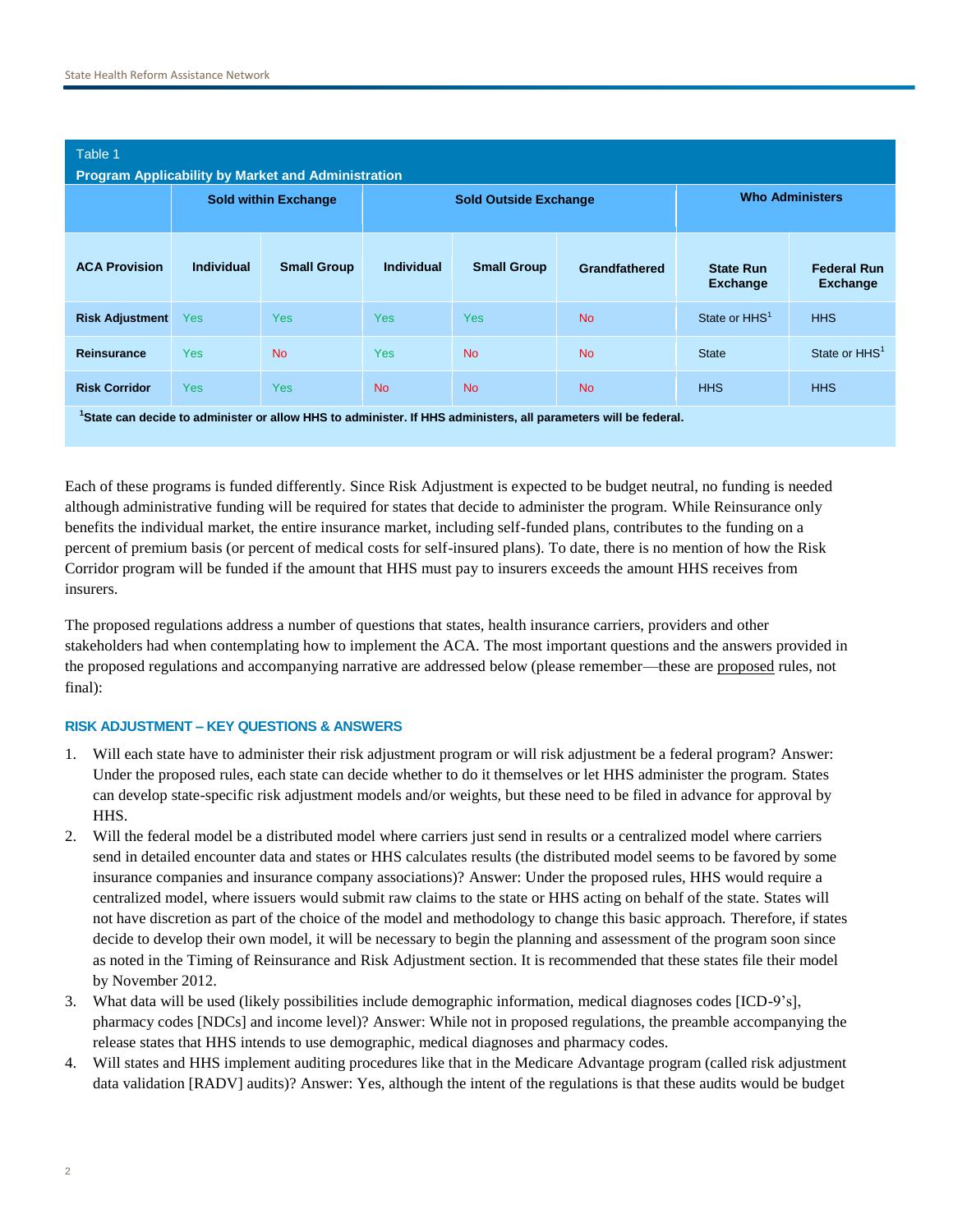neutral across carriers, which is not the case with RADV audits. In the ACA"s risk adjustment audit program, error rates (or rates of unsubstantiated codes) will be judged relative to the rates of other carriers, not on an absolute basis.

## **REINSURANCE – KEY QUESTIONS & ANSWERS**

- 1. Assessments of the entire insurance market will pay for the reinsurance program. How will these assessments be calculated? Exactly who will be assessed? Answer: Under the proposed rules, a uniform percentage of premiums will be applied to all fully insured plans and all states (percentage of claims for self-funded employers). States have the option of increasing the assessment but may not decrease it.
- 2. Will the reinsurance provision be based on specific medical conditions with a general (not member specific) reimbursement amount assigned to each condition, or will it follow typical stop loss reinsurance provisions with the reimbursement to the insurance carrier depending on actual expenditures for that specific person? Answer: Under the proposed rules, the reinsurance provision will follow typical stop loss reinsurance provisions based on actual expenditures. However, unlike typical stop loss reinsurance, the attachment point will be relatively low compared to commercial reinsurance and allowable amounts will be capped at a commercial stop loss reinsurance amount. Therefore, this protection will not be for the highest cost individuals, but for a disproportionate share of "higher" cost individuals. States have the option to change the attachment point, coinsurance rate and cap amount (including eliminating the cap) compared to the federal parameters.

### **RISK CORRIDOR – KEY QUESTIONS & ANSWERS**

Any surprises in the risk corridor proposed rules? Answer: No—the risk corridor proposed rules are pretty straightforward and do not contain any surprises. HHS will provide pro-rata, aggregate reinsurance if health plan results are more than 3 percent different than target. From 3 percent to 8 percent, HHS will assume 50 percent of favorable or unfavorable results and above 8 percent, HHS will assume 80 percent of favorable or unfavorable results.

## **RISK ADJUSTMENT DETAILS**

The risk adjustment program under the ACA is a permanent program that will begin in 2014. The risk adjustment program is intended to protect health plans operating in the individual and small group markets both inside the exchange and outside of the exchange from attracting a higher than average health risk after consideration of the allowable rating variables (age limited to 3:1, family size / composition, tobacco use and geographic area). Unlike reinsurance, states that establish a statebased exchange do not have to administer the risk adjustment program. They can either administer the program or outsource this function to HHS. Also different than reinsurance, HHS will administer the risk adjustment program if the state does not establish a state-based exchange.

The state can have the risk adjustment functions performed by the exchange or another eligible entity. Per the regulations, in addition to the state Medicaid agency, an eligible entity is one that:

- 1. Is incorporated in at least one state;
- 2. Has experience in the individual and small group markets; and
- 3. Is not or does not act as a health insurance issuer.

HHS will develop a federal model that states can use or HHS will use to administer the state's risk adjustment program if they choose. Alternatively, states can file their own model or use a model for which any other state has filed and received approval. The proposed rules provide some minimum criteria for the model including performance similar to or better than the federal model.

If a state decides to develop its own model or adjust the federal weights, it needs to do so at least as often as the federal model is updated.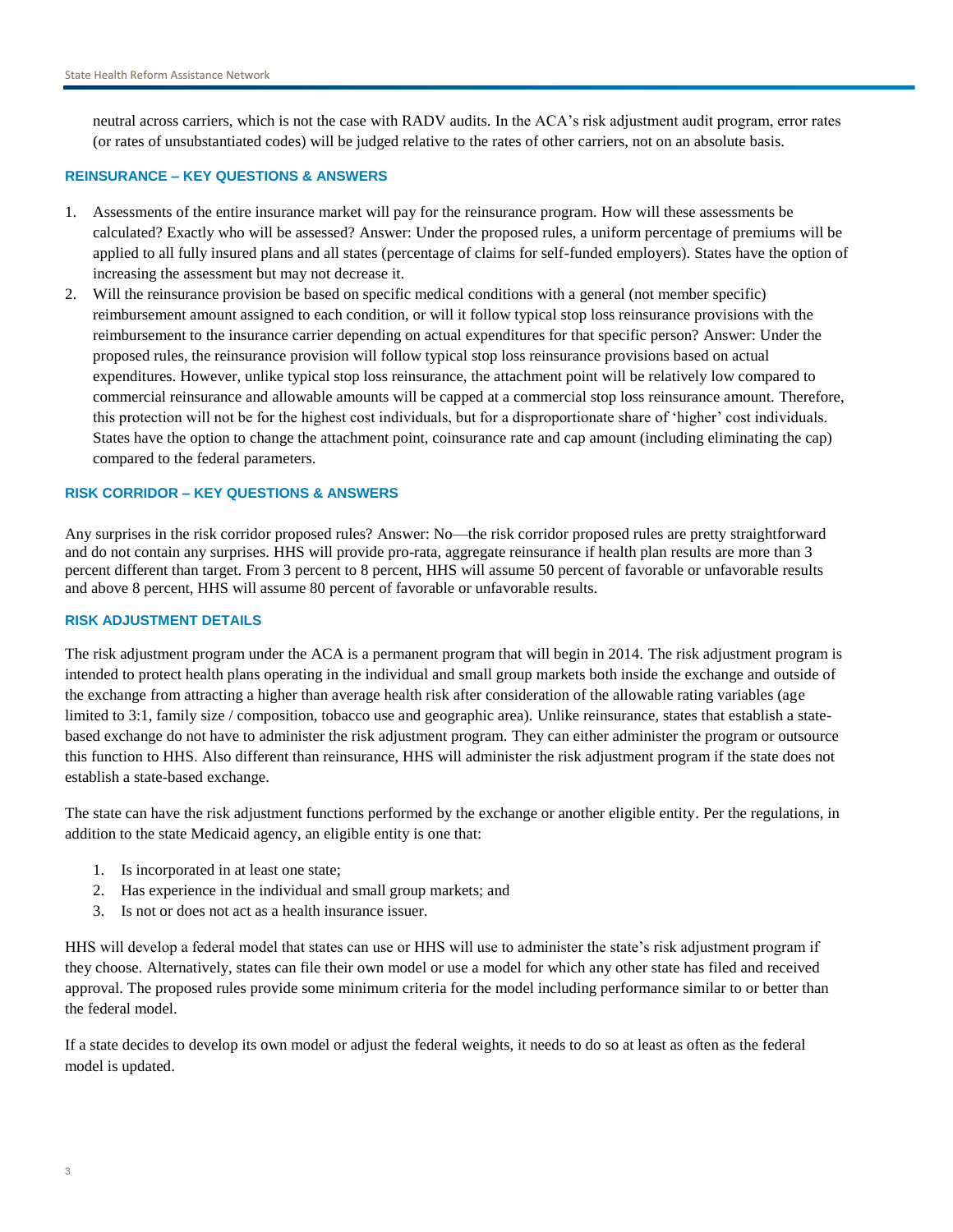State models must meet criteria based on principles that guided the creation of the hierarchal condition categories (HCC) model used in Medicare Advantage risk adjustment, including:

- 1. Accurately explaining cost variation;
- 2. Choosing risk factors that are clinically meaningful to providers;
- 3. Encouraging favorable behavior and discouraging unfavorable behavior;
- 4. Using data that is complete, high quality and available in a timely fashion;
- 5. Providing stable risk scores over time and across plans; and
- 6. Minimizing administrative burden.

HHS is requiring risk adjustment activity reports in the year after the benefit year showing average actuarial risk for each plan, the charges and payments, and likely additional information. While not stated in the proposed rules, likely information might include prevalence reports showing the drivers behind differences in the results and normalization factors. We would expect HHS to develop a standardized report, allowing states the ability to include additional information. The report structure would need to be able to accommodate state-specific risk adjustment methods and models.

# **Applying Risk Adjustment Results**

The proposed rules include a discussion of important actuarial pricing issues regarding integrating risk adjustment results with allowable rating variables under the ACA. Carrier strategies with respect to setting their rating variables (or the state requiring carriers to use standardized rating variables) make this a complex topic.

The preamble to the proposed rules identifies two possibilities for the calculation of premium rates to be used in the application of risk adjustment results:

- 1. Calculating a statewide normalized premium by taking actual premiums and adjusting them to a 100 percent actuarial value, and then applying the actuarial value of each specific plan to that statewide normalized premium; or
- 2. Using actual premiums.

Approach one is intended to protect efficient health plans since it uses statewide premiums adjusted for differences in benefits only. This approach actually protects efficient health plans as compared to Approach two if they attract members with higher than average morbidity (i.e., sicker). It disadvantages them if they attract members with lower than average morbidity (i.e., healthier) since their payouts will be based on a higher average premium than their actual premium.

The discussion of these issues assumes the risk pool will be the entire state, which would prohibit states from calculating the standard risk by geographic area. This approach will cause area factors to reflect differences outside of risk, and cause a larger impact to premiums by area than would otherwise occur. For example, assume pre-ACA and risk adjustment, that premium rates in Chicago were higher than in Southern Illinois because individuals in Chicago were less healthy (and only because Chicagoans are less healthy). Under a statewide risk pool where premiums are based on the average statewide risk, ultimate risk adjusted revenue would not change but premium rates in Chicago will decrease and premium rates in Southern Illinois will increase.

The proposed rules assume that payments and charges will not be equal due to uncertainties in the parameters and "standard risk". This appears to be based on an assumption that transfers would occur according to fixed risk adjustment parameters rather than assuming the parameters themselves would be subjected to a normalization process. If the parameters themselves were subjected to this normalization process prior to payments and charges being calculated then, by definition, the results would be budget neutral.

Presumably, a state could perform this normalization before calculating payments and charges. However, if they do not and the federal approach does not, then a final reconciliation would need to take place. In those instances, if payments are greater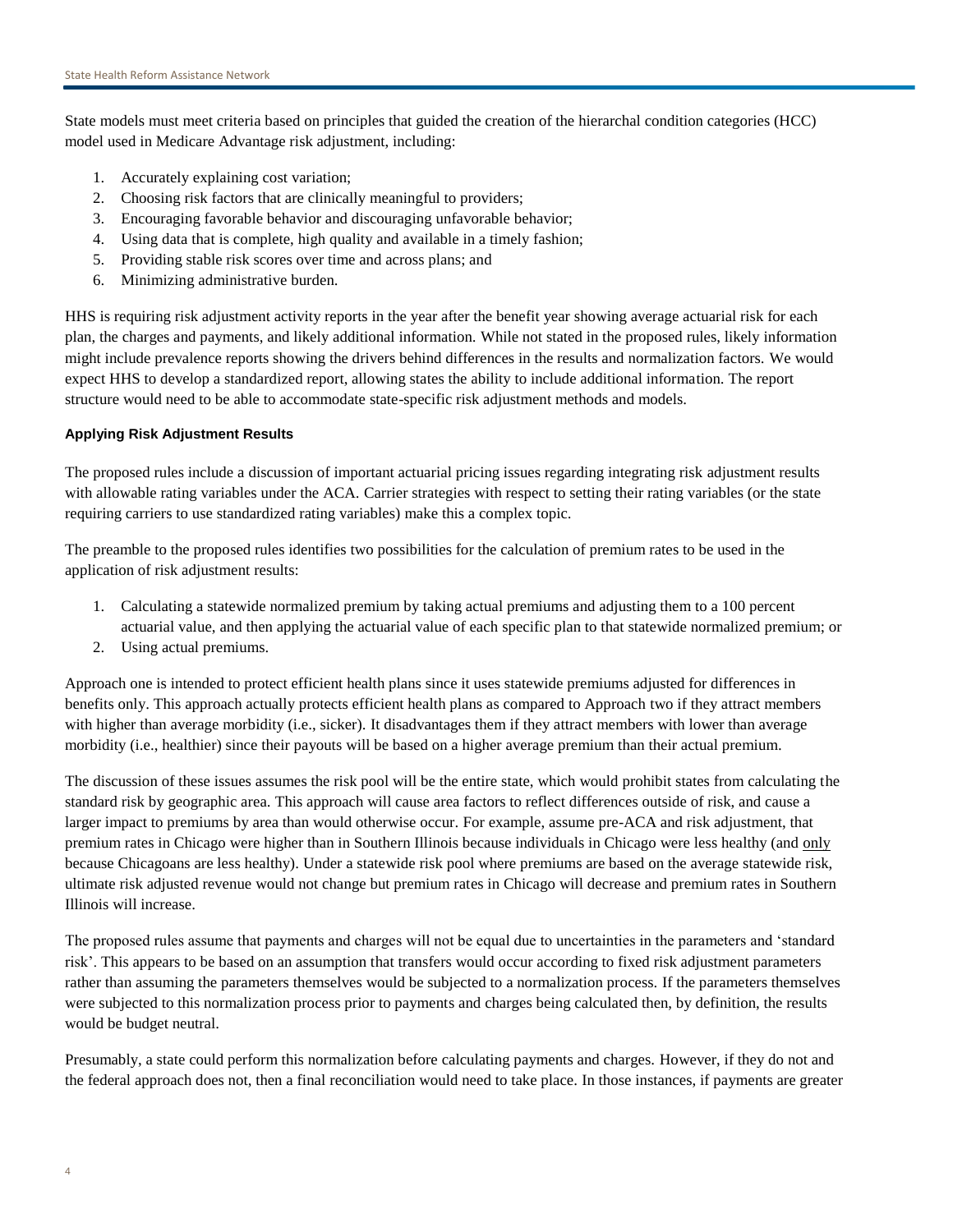than charges, HHS has identified three possible methods without an indication as to which approach the federal methodology would use:

- 1. Decrease plan payments on prorated basis to equal plan charges;
- 2. Increase plan charges on prorated basis to equal plan payments; or
- 3. Split the shortfall and prorating in both directions.

If charges are greater than payments, HHS has identified two possible methods without an indication as to which approach the federal methodology would use:

- 1. Reduce gross plan charges on a prorated basis; or
- 2. Put excess plan charges in a reserve account for future use (risk adjustment only presumably).

# **Data Collection**

It is somewhat unclear if states that establish a health insurance exchange must collect detailed claims encounter data, or if states can elect to have HHS collect the data. The proposed rules seem to indicate that states can have HHS collect data, but only if HHS provides all of the other risk adjustment functions. In other words, HHS will either perform all of the functions including data collection or none of the functions.

There are minimum standards governing collection of data. These include a standardized format for electronic transmission of all health care claims including enrollment and benefit information. Additionally, the state must ensure privacy of information by utilizing administrative, physical, and technical safeguards against unintended disclosure or use of individually identifiable information. Addressing these requirements will require significant resources.

States that have APCDs that are operational on or before January 1, 2013 are exempted from the minimum data collection standards described above. Eleven states have an APCD currently (two being voluntary systems not run by the state), with up to five states in the process of implementing one. The advantage of developing an APCD includes relatively lower administrative overhead as the state would not have to collect and conform to standards such as the National Council for Prescription Drug Programs (NCPDP) claim transaction or the HIPAA ASC X12N 837. These standards were developed for use within the context of an electronic data interchange (EDI) environment, and not all elements required by the standards are necessary for purposes of risk adjustment, reinsurance and risk corridor calculations.

#### **RETROSPECTIVE OR PROSPECTIVE?**

Will the federal model use 2014 data to develop risk adjustment results for 2014, or will data prior to 2014 be used? This is one of the key questions and the proposed rules do not explicitly answer it. The rules point strongly to a retrospective model with the example listed regarding claims run-out in the preamble ("For example, HHS may require that states complete risk adjustment activities by June 30 of the year following the benefit year"). However, this timing could also work under a prospective approach. A prospective approach could be developed in the few states that already have an all payer claims database (APCD), know quite a bit about their uninsured (or have a very low uninsured rate), and already mandate coverage of fairly comprehensive benefits. However, a prospective approach would require a leap of faith concerning the previously uninsured and inherently would not be able to capture potentially meaningful differences in the health status of previously uninsured across health plans. Further, a prospective approach would require the use of data prior to 2014 which would mean that health plans submitting data would need to be well aware of the payment implications of data submitted in 2012 and 2013. These hurdles are significant and we expect the federal model to be retrospective for 2014 and probably 2015. Further, we would expect states that wanted to use a prospective approach to be required to provide significant proof to HHS that such an approach accomplishes HHS' stated objectives for risk adjustment.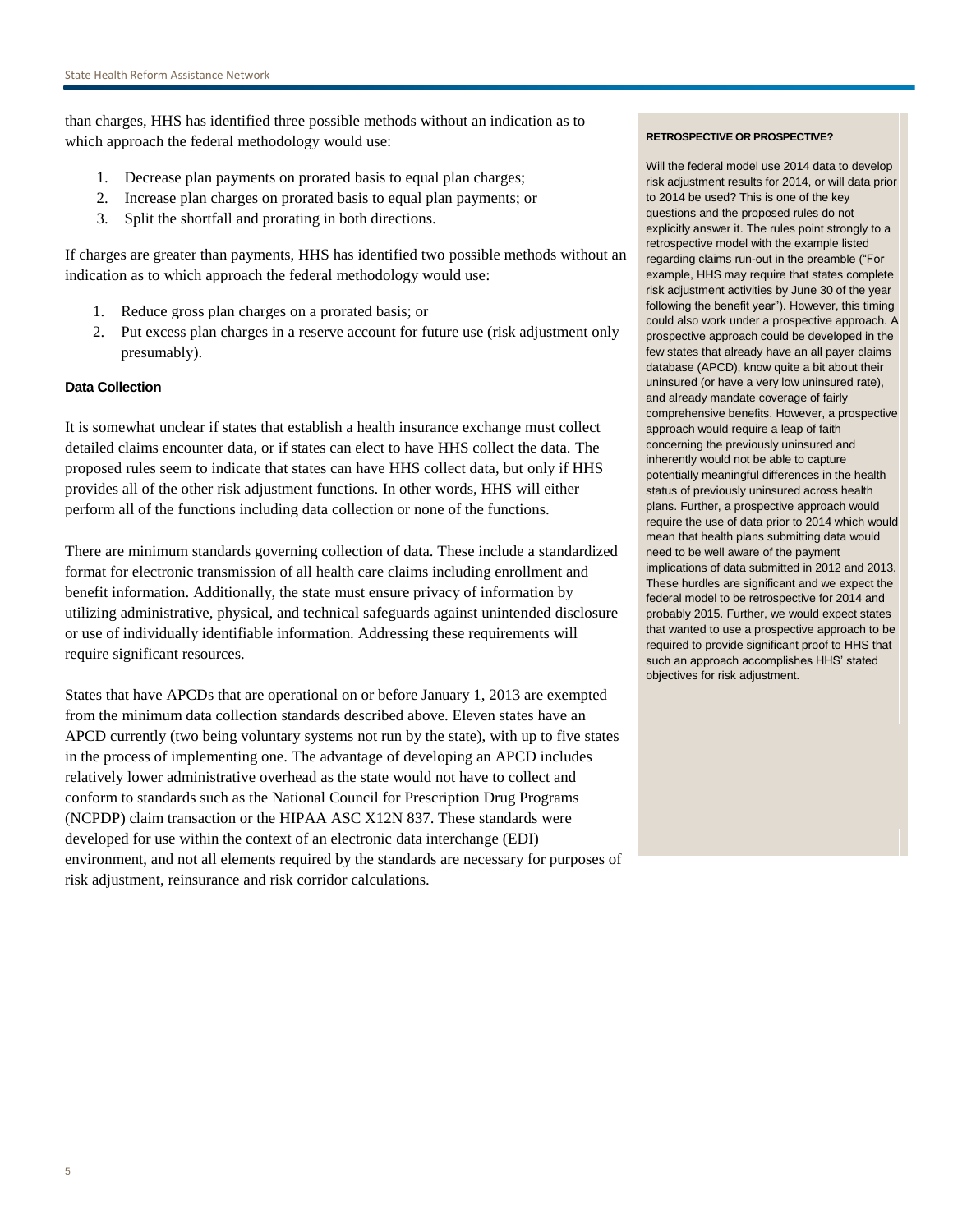

**Chart – Status of APCD Efforts as of July 11, 2011<sup>1</sup>**

# **Risk Adjustment Auditing**

The proposed rules require that the state or HHS on behalf of the state must audit data used in the risk adjustment process. The state or HHS on behalf of the state may (but appears are not required to) extrapolate the results of the audit on a statistically valid sample to all risk adjustment covered plans offered by that issuer. An appeals process must be provided.

A similar program in Medicare Advantage has created considerable controversy because the error rates are used on an absolute basis, rather than being compared to the error rate in the fee for service Medicare program on which the risk adjustment model is calibrated. Unlike in the Medicare Advantage program, the proposed rules indicate that the standard risk in the state would be adjusted for the results of the RADV audits. Therefore, if each and every plan in the state had a two percent error rate, the standard risk in the state would be adjusted downward by two percent and risk adjustment results across plans would not change because the error rates were uniform.

This approach appears fair, but creates some logistical issues. All plans would need to be audited over the same time period for this process to result in an equitable adjustment. State resources to perform these audits will therefore be strained.

Related to auditing, the proposed rules allow health plans to contract with providers to ensure that necessary risk adjustment data are received. This allowance is important since it permits health plans and providers to work together, and have formal financial arrangements to ensure all relevant data are being submitted.

# **REINSURANCE DETAILS**

The reinsurance program under the ACA is a temporary program that will operate from 2014 through 2016. The reinsurance program is intended to protect health plans operating in the individual market from specific high-cost individuals. Unlike risk adjustment, states that establish a state-based exchange must administer the reinsurance program. They cannot outsource this

<sup>1</sup> Source: www.apcdcouncil.org/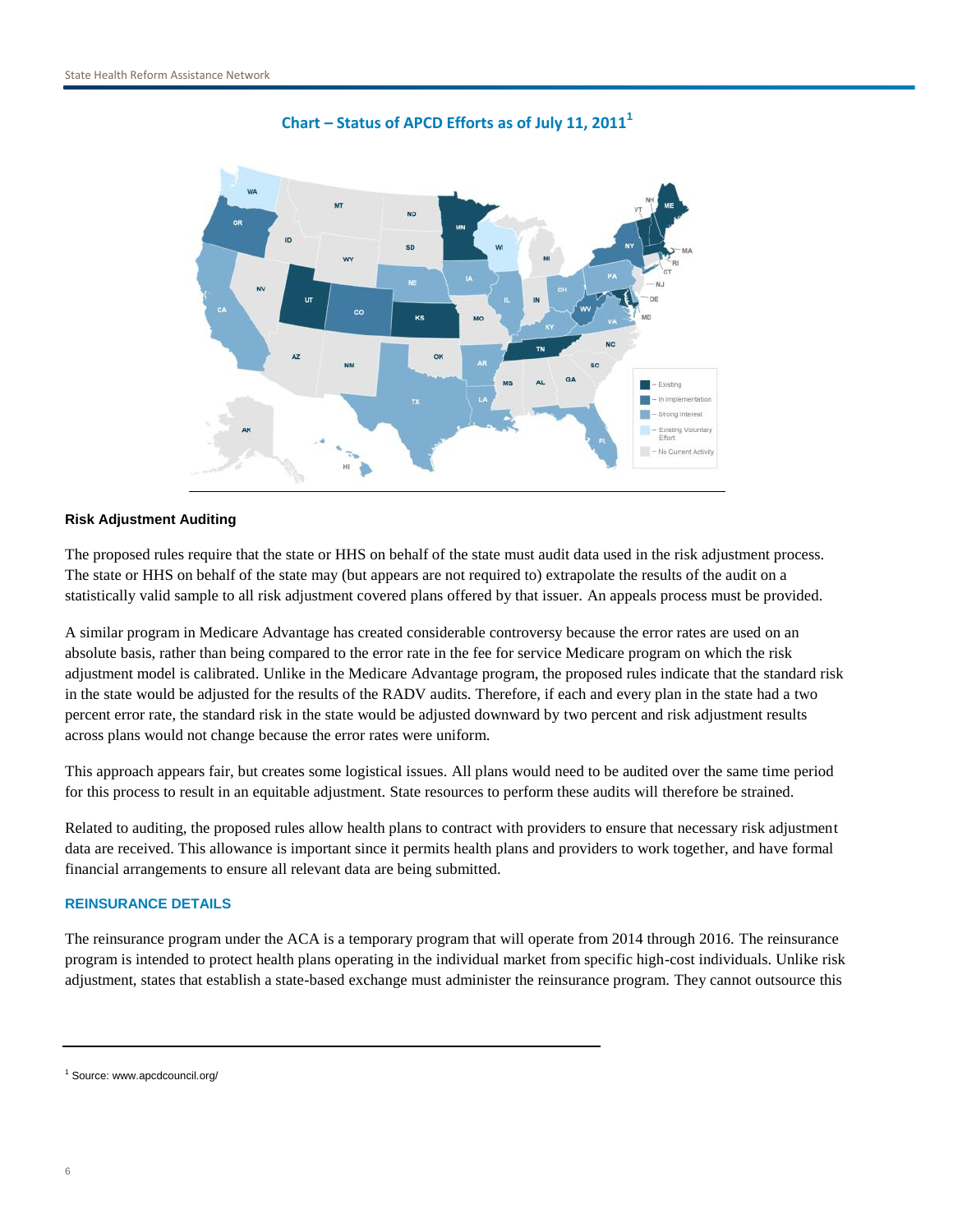function to HHS. States that do not operate an exchange may still operate the reinsurance program or allow HHS to operate the program.

States can contract with or establish a reinsurance administrator subject to certain standards. The proposed rules include guidance that allows states to establish contracts with multiple reinsurance administrators, but requires their geographic coverage areas to be distinct and, in aggregate, cover the entire individual market. Subcontracting some administrative functions by the reinsurance entity is allowed, subject to review to ensure the contracts are appropriate.

Table 2 below shows the nationwide contribution requirements published in the law. These amounts represent minimum funding for the reinsurance program and general U.S. Treasury funding.

| Table 2<br>Nationwide Contribution Requirements (in billions) |      |      |      |
|---------------------------------------------------------------|------|------|------|
| Program                                                       | 2014 | 2015 | 2016 |
| Reinsurance                                                   | \$10 | \$6  | \$4  |
| U.S. Treasury                                                 | \$2  | \$2  | \$1  |

We have developed preliminary estimates of the assessment for reinsurance and the net impact to individual market premiums in Table 3 below. We have assumed 8.5 percent annual trend from  $2014$  to  $2016<sup>2</sup>$ . The amounts listed are national estimates, are inherently uncertain<sup>3</sup>, and may vary significantly by state based on the market composition.

| Table 3<br><b>Reinsurance and Premium Impact Estimates (National)</b> |         |         |         |
|-----------------------------------------------------------------------|---------|---------|---------|
| <b>Description</b>                                                    | 2014    | 2015    | 2016    |
| Net Assessment (Reinsurance Only-Not Treasury Contribution)           | 1.2%    | 0.6%    | 0.4%    |
| Net Impact to Individual Market Costs                                 | $-5.6%$ | $-3.4%$ | $-2.3%$ |

HHS will publish the actual minimum contribution rate in the advance notice in October 2012 (see Table 4 for complete schedule). States can increase this rate depending on a number of factors:

- 1. In that state, the size of the individual market (including previously uninsured joining the market) relative to the entire market will drive the level of coverage afforded by the national minimum assessment rate. The larger the individual market as a proportion of the total market, the lower the assessments available for reinsurance as compared to potential coverage.
- 2. The relative health of enrollees in the individual market post reform may suggest that some states with a relatively sick population will increase the HHS rate to provide the same level of coverage all else being equal.
- 3. Finally, states may increase assessments to cover administrative costs for operation of the reinsurance entity. It is important to note that states may not use the federal assessment rate and then allocate some of those collections to administrative expenses. If the state wants to fund reinsurance administrative expenses, they must increase the assessment.

 $^2$  This is important since premiums will likely increase between 2014 and 2016, which decreases the calculated contribution rate.

<sup>&</sup>lt;sup>3</sup> Issues including the size of the individual and group markets, premium trend, enrollment, and other issues make the estimate of the reinsurance assessment and effect on individual premiums uncertain.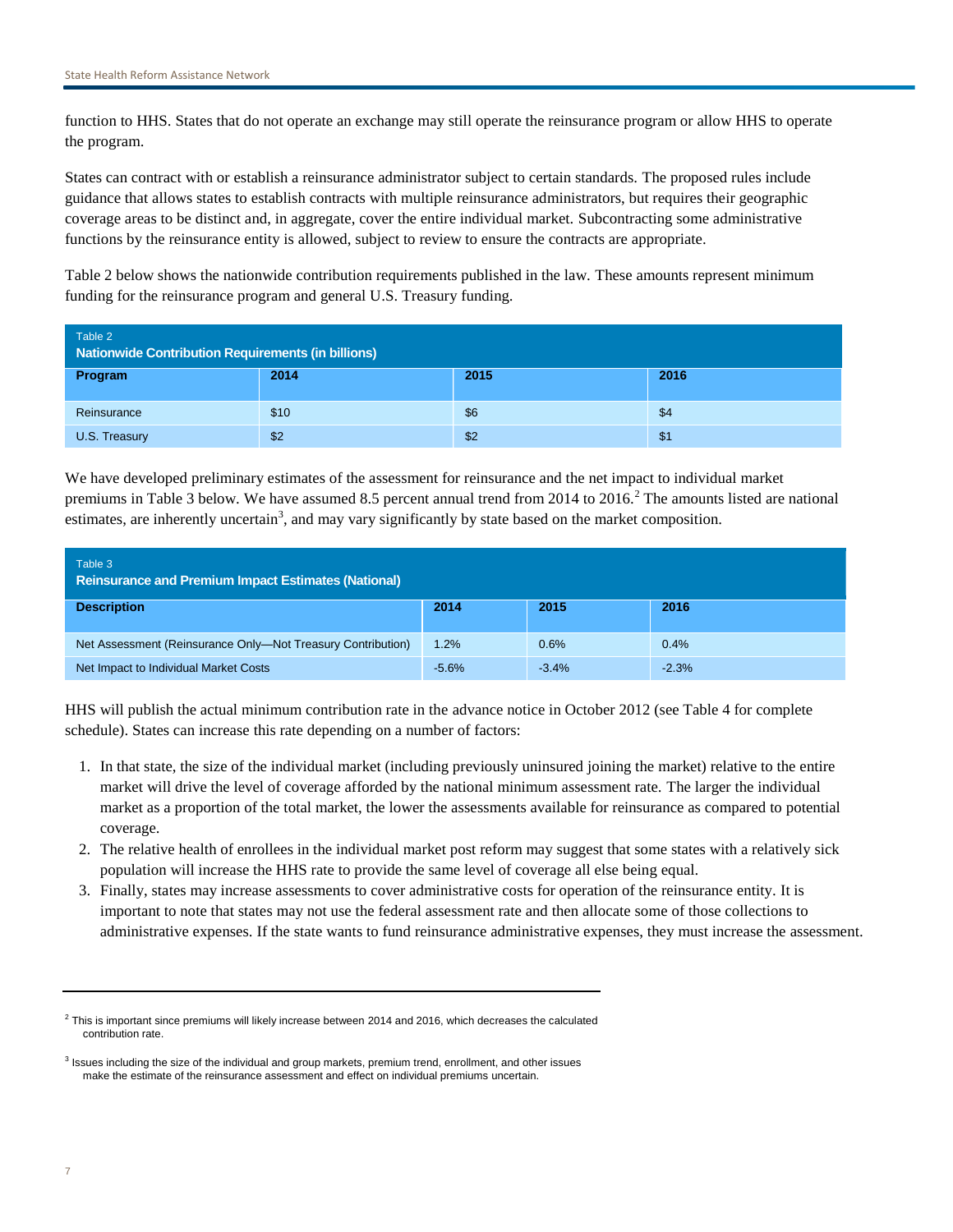| <b>Sample Reinsurance Calculation</b>                                                                                         |                  |             |
|-------------------------------------------------------------------------------------------------------------------------------|------------------|-------------|
|                                                                                                                               | State or Federal | Traditional |
| <b>Reinsurance Parameters</b>                                                                                                 | Reinsurance      | Reinsurance |
| Attachment Point (paid claims threshold where reinsurance begins)                                                             | \$50,000         | \$200,000   |
| Coinsurance Rate (percent between attachment point and cap for which reinsurer is liable)                                     | 80%              | 85%         |
| Reinsurance Cap (claims in excess of the cap are not eligible for reinsurance)                                                | \$150,000        | \$2,000,000 |
| Example                                                                                                                       |                  |             |
| Insurer Initial Paid Claim Amount = \$500,000                                                                                 |                  |             |
| Net Insurer Liability* = \$50,000 + 20% x (150,000 - 50,000) + (200,000 - 150,000) + 15% x (500,000 - 200,000) = \$165,000    |                  |             |
| State or Federal Reinsurance Payment* = $80\%$ x (150,000 - 50,000) = \$80,000                                                |                  |             |
| Traditional Reinsurance Payment = $85\%$ x (500,000 - 200,000) = \$255,000                                                    |                  |             |
| * Note that the State/Federal Payments may be prorated down for all insurers if the total payments exceed the available funds |                  |             |

HHS will publish the attachment point, coinsurance rate and reinsurance cap each year. Only costs related to essential benefits are eligible to be reimbursed (detailed definitions are pending on what constitutes essential benefits). States may modify these values, but must publish the modifications in a state notice by early March in the year before the effective date as outlined in the Timing of Reinsurance and Risk Adjustment section. It appears that the proposed rules would not allow states to modify the structure of the formula.<sup>4</sup>

States are responsible for collecting data to administer the program and for making sure that payments do not exceed contributions.<sup>5</sup> Payments may be reduced on a pro-rata basis if, in the absence of such reduction, payments would exceed contributions.

States may coordinate the state high risk pool with the reinsurance program as long as it conforms to the other provisions of the proposed rules.

In the preamble, additional points are made:

- 1. If contributions exceed payments, states may retain those funds as surplus/stabilization funds or pay out the amounts on pro-rata basis (effectively increasing the coinsurance rate).
- 2. States can adjust the attachment point, coinsurance rate and reinsurance cap to manage the amount of payments from year-to-year (e.g., if collections in one year exceed payments, the state can increase coverage offered through the pool to increase payments in the next year).
- 3. States can alter reinsurance parameters to adjust the way payments are distributed across the three year period (e.g., to more heavily weight payments in the first year relative to the federal payment schedule).

<sup>4</sup> States cannot modify the structure of the reinsurance formula: For example, to re-adjudicate claims at a percentage of Medicare prior to applying the formula, or to make fixed payments for certain medical conditions.

<sup>&</sup>lt;sup>5</sup> Proposed rules do not say that reinsurance contributions cannot exceed payments.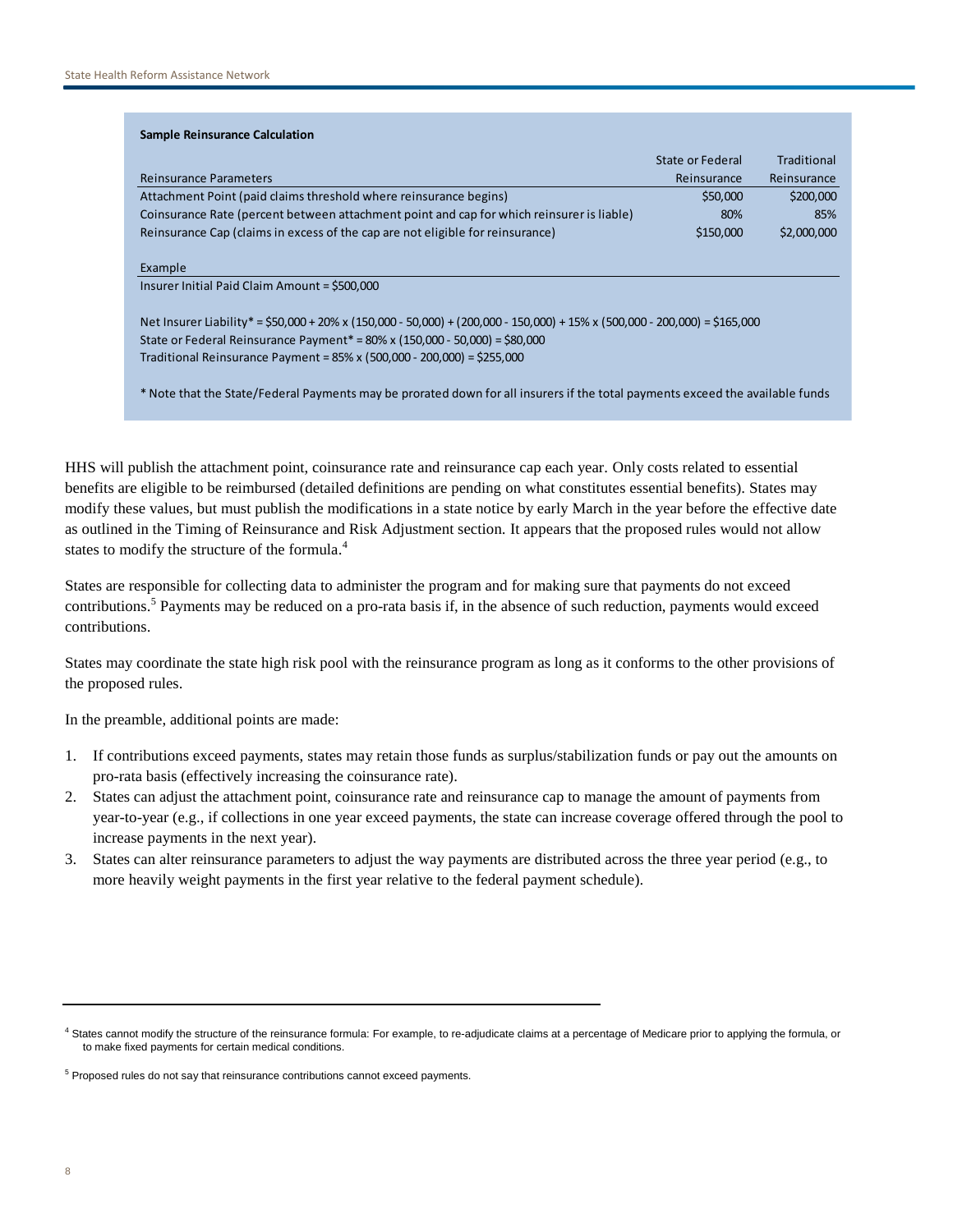# **TIMING OF REINSURANCE AND RISK ADJUSTMENT**

The proposed rules discuss the timing of the process for releasing benefit and payment parameters and for states to file proposed changes to those parameters. The following table shows the timing of the notice for 2014 through 2016. Future years will follow this pattern.

| Table 4<br>Annual Federal Notice of Benefit and Payment Parameters (2014 through 2016) |                     |                     |              |
|----------------------------------------------------------------------------------------|---------------------|---------------------|--------------|
| <b>Annual Federal Notice</b>                                                           | 2014                | 2015                | 2016         |
| <b>HHS Publishes Advance Notice</b>                                                    | Mid Oct 2012        | Mid Oct 2013        | Mid Oct 2014 |
| <b>Comment Period Ends</b>                                                             | <b>Mid Nov 2012</b> | <b>Mid Nov 2013</b> | Mid Nov 2014 |
| <b>HHS Publishes Final Notice</b>                                                      | Mid Jan 2013        | Mid Jan 2014        | Mid Jan 2015 |

If states plan to modify federal parameters, HHS proposes that they would need to issue a notice no later than early March in the year before the effective date (for example, in early March 2013 for 2014).

If the state does not issue a notice by the deadline, then the federal parameters would automatically go into effect.

If states plan to file an alternate risk adjustment model, the rules propose that they do so by November two years prior to the benefit year (i.e., November 2012 for 2014). HHS would commit to reviewing and notifying states within 60 days, at the time of publication of the Final Notice (see Table 4 above), whether such model was approved. After approval, any state could use the model. Updates to models would follow same process and timing.

The state and federal notices will include a full description of the risk adjustment model, including demographic factors, diagnostic factors, utilization factors (if any), the mapping logic to the risk group (i.e., which ICD-9"s map to which condition categories), the weights for each category, required data, and timelines for data submission and factor determination.

Timing for risk adjustment transfers is not included in the proposed rules (when plans that owe to the pool would pay, and when plans that are owed from the pool would receive payment).

# **RISK CORRIDOR DETAILS**

A federally-administered risk corridor program will limit the gains and losses of a Qualified Health Plan (QHP) operating in the exchange. This program will be in place for three years (2014-2016) and is intended to stabilize the market by sharing risk at a time when implementation of reform will make accurate rate setting challenging at best.

The risk corridor mechanism compares the total allowable medical costs for a QHP (excluding non-medical or administrative costs) to those projected or targeted by the QHP. If the actual allowable costs are less than 97 percent of the QHP"s target amount, a percentage of these savings will be remitted to HHS (limiting gain). Similarly if the actual allowable cost is more than 103 percent of the QHP"s target amount, a percentage of the difference will be paid back to the QHP (limiting loss). The QHP"s target amount is defined as the plan"s total premiums incurred less allowable administrative costs. Allowable costs are defined as the QHP"s actual total paid medical costs, excluding allowable administrative costs, in providing the QHP"s covered benefits.

The following table shows the percentages that are applied based on the comparison of a QHP"s target amount and allowable costs.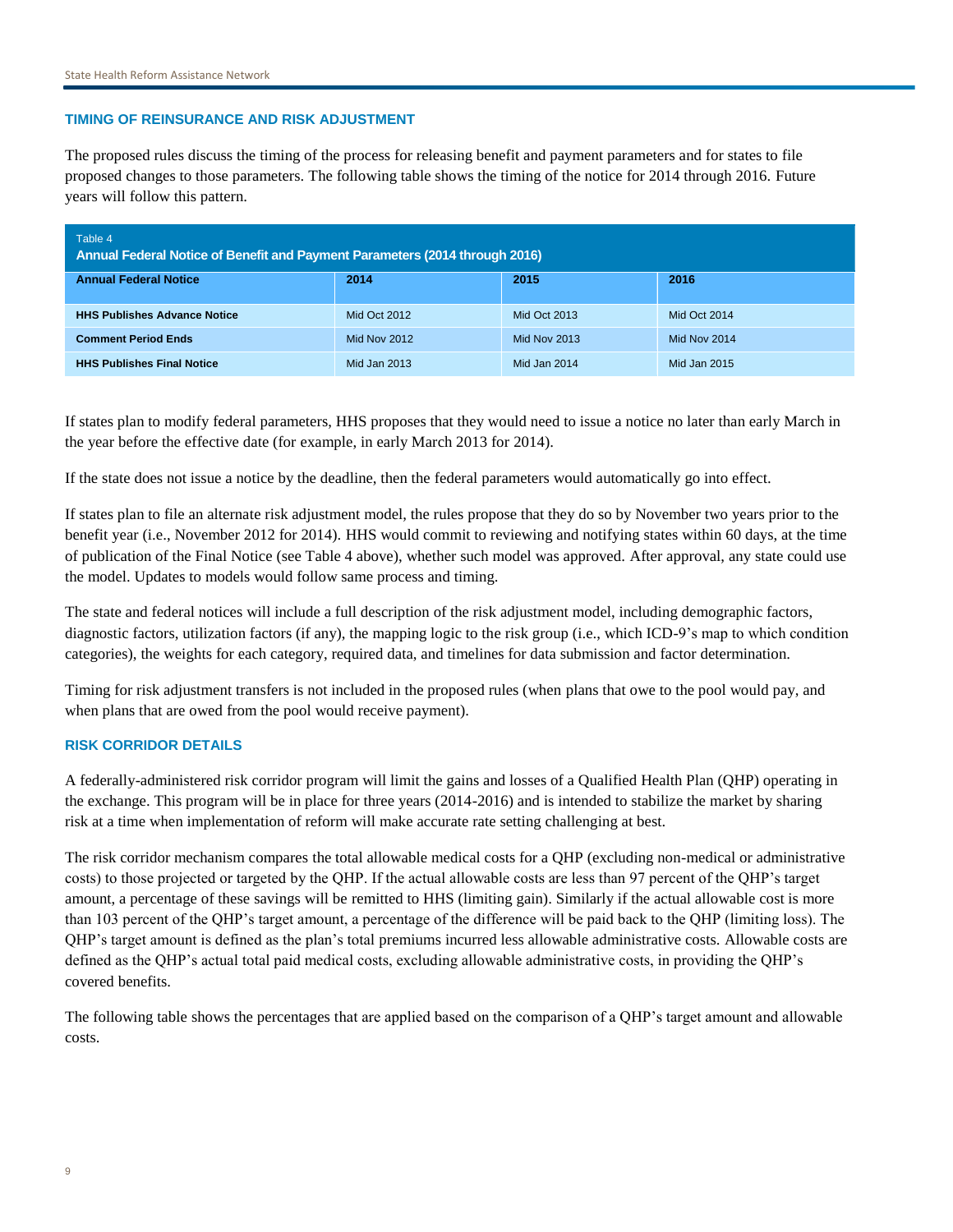| Table 5<br><b>Risk Corridor Parameters</b> |                     |                                                                        |  |
|--------------------------------------------|---------------------|------------------------------------------------------------------------|--|
| <b>Allowable/Target</b>                    | <b>Action</b>       | <b>Amount Paid</b>                                                     |  |
| Greater than 108%                          | HHS pays QHP        | 2.5% of Target + 80% of amount in excess of 108%                       |  |
| 103% to 108%                               | <b>HHS pays QHP</b> | 50% of amount in excess of 103%                                        |  |
| 97% to 103%                                | No action           | No payment transfer                                                    |  |
| 92% to 97%                                 | QHP pays HHS        | 50% of difference between 97% of target and allowable cost             |  |
| Less than 92%                              | QHP pays HHS        | 2.5% of Target + 80% of difference between 92% of target and allowable |  |

The allowable costs are reduced for any direct or indirect remuneration (e.g., drug price concessions, discounts, grants) or cost sharing reductions received from HHS. For the target amount, QHP issuers would be required to submit *adjusted* premium data to HHS. Reported premiums are adjusted for any risk adjustment or reinsurance payments including user fees paid.

The following table shows an example of a risk corridor payment calculation.

| Table 6<br><b>Risk Corridor Example</b>   |                                     |  |  |
|-------------------------------------------|-------------------------------------|--|--|
| Example: Allowable / Target less than 92% |                                     |  |  |
| <b>QHP Target</b>                         | \$10 million                        |  |  |
| <b>QHP Allowable Cost</b>                 | \$8.8 million                       |  |  |
| Allowable/Target                          | 88%                                 |  |  |
| 92% of Target                             | $92\% \times $10m = $9.2$ million   |  |  |
| 92% of Target - Allowable Cost            | $$9.2m - $8.8m = $400,000$          |  |  |
|                                           |                                     |  |  |
| QHP pays 2.5% of Target                   | $2.5\% \times \$10m = \$250k$       |  |  |
| + QHP pays 80% of difference              | $80\% \times \$400k = \$320k$       |  |  |
| <b>QHP total payment to HHS</b>           | \$570k                              |  |  |
| <b>Revised Allowable / Target</b>         | $($8.80m + $0.57m) / $10m = 93.7\%$ |  |  |

On the question of timing, while HHS has not set forth any deadlines at this time, timeframes being considered include making payments within 30 days of receiving a notice from HHS (and HHS would make payments in a similar timeframe after HHS determines that a payment is owed to the QHP). Since the timing of the program adjustments may run concurrently, QHPs may need to estimate the reinsurance they expect to receive when reporting risk corridor premium information.

If HHS sets the allowable target equal to the minimum loss ratio as may be reasonably expected, the risk corridor program essentially prevents health plans from excess losses (50percent or 80 percent protection depending on level of losses) while the minimum loss ratio program protects against excess profits (100 percent protection). This approach creates potentially unintended consequences, especially for health plans that have administrative loads below that required under the minimum loss ratio.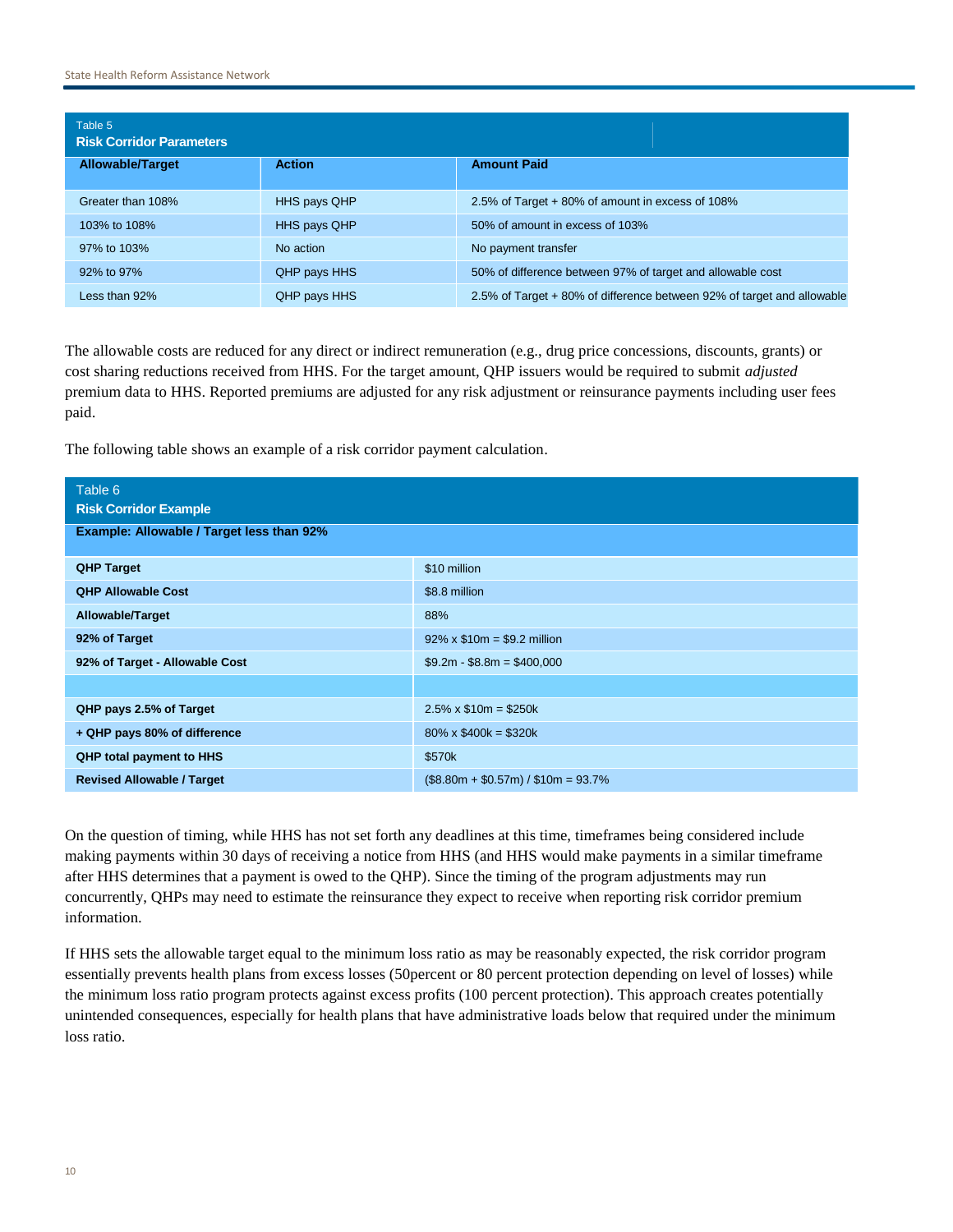# **WHAT DO STATES NEED TO DO?**

- 1. For both risk adjustment and reinsurance, develop a plan for which agency or organization will administer necessary functions.
- 2. Reinsurance—Model the funds available under various assessment rates and attachment point, coinsurance and cap options given those various assessment rates. States do not want to be in a position where funds from the assessments are insufficient to cover the stated coverage levels. The previously uninsured population and uncertainties surrounding this population will create significant uncertainty with these estimates.
- 3. Risk Adjustment—Key issues that states need to decide upon include:
	- a. Use the federal model or file a state model.
	- b. If the federal model is used, should the state or HHS administer it?
	- c. Develop an APCD in advance of federal requirements or wait for federal "push"?
	- d. How should the risk adjustment audit process function, including who will perform the audits and what the schedule and level of adjustments for payment transfers should be?
- 4. All Programs—States should create a stakeholder workgroup. The work plan should identify necessary steps, stakeholder feedback checkpoints and timelines. States should first meet internally to structure the stakeholder workgroup role and decide which decisions should be retained by the state versus delegated to the workgroup for recommendations. Potential workgroup members include individuals from the state exchange, department of insurance, health plans and providers.

# **WHAT DO HEALTH PLANS NEED TO DO?**

- 1. Discuss forming a workgroup in your state to develop an APCD, and to identify the best approach for risk adjustment and reinsurance methods and processes. Timing will be critical and risk adjustment results need to be run well in advance of the summer of 2013, when premium rates will need to be developed and filed.
- 2. Review coding practices and provider agreements to make sure you will not be disadvantaged when risk adjustment is implemented.
- 3. Work with valuation actuaries and financial reporting teams to identify issues and timing with respect to reinsurance, risk adjustment and risk corridors. Work with the department of insurance to ensure compliance.

# **OUTSTANDING ISSUES**

- 1. The proposed rules seem to indicate that the same federal assessment percentage, attachment point, coinsurance amount and cap amount will apply to all federally run exchanges (across states). Because each state will have a different proportion of business in their individual market and a different risk profile of members in the individual market, it seems necessary to have state-specific parameters that would be developed by HHS. As part of the federal notice, will HHS publish state-specific parameters?
- 2. Will the federal risk adjustment model be retrospective, prospective or will it offer both options?
- 3. Can states have HHS collect data while otherwise administering the risk adjustment function?
- 4. When will HHS require states to start collecting and testing data or, in states that elect to outsource the risk adjustment function, when will HHS start collecting and testing data?

#### *FINANCIAL STATEMENT ISSUES FOR HEALTH PLANS*

Valuation actuaries will be necessary and important in addressing ACA implications. The reinsurance, risk adjustment and risk corridor programs will create new actuarial assets and liabilities for health plans. These amounts may not be known until well after the year ends. The reinsurance and risk adjustment program results will depend not only on the health plan results, about which each health plan will know something, but also on the results for other health plans in the market. Since risk corridor results will depend on reinsurance and risk adjustment results, they will also be uncertain. Health plans, states (exchanges), departments of insurance and HHS will need to work closely together to develop appropriate timelines, methods, standards and flexibility in dealing with these important issues. Current Medicare Advantage Part D reinsurance and risk corridor financial statement rules will provide a useful frame of reference. For these programs, developing interim reporting will be critical in informing year end estimates.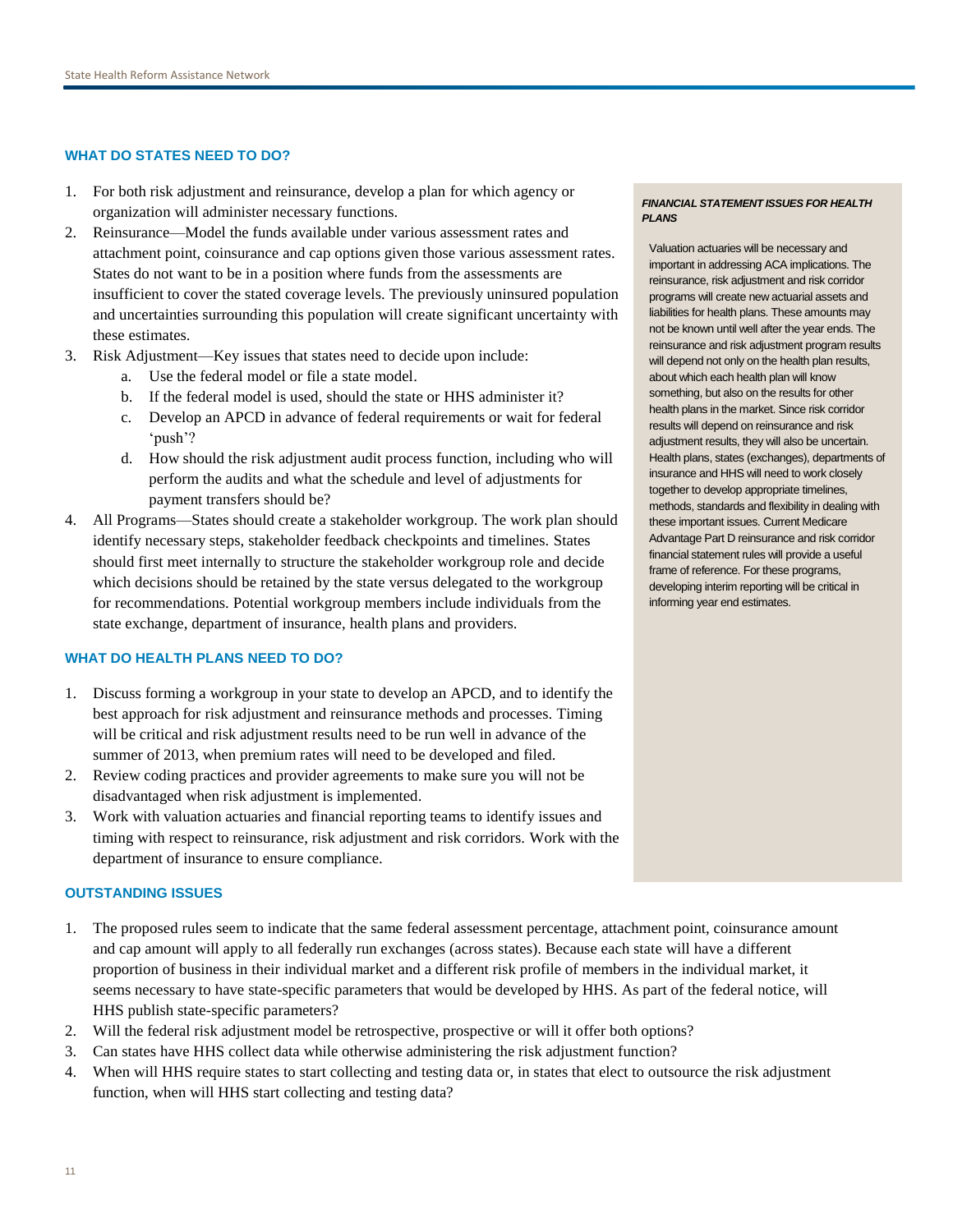- 5. Does HHS intend for risk adjustment calculations to be statewide, thereby adjusting current geographic differences in premium? Is there state flexibility in performing risk adjustment calculations by area?
- 6. Will HHS run simulated risk adjustment results in states where they are administering the risk adjustment program? If so, when will this work begin and when will it be completed?
- 7. Will HHS meet with carriers in states where they are administering the risk adjustment system? How will carrier questions be answered?
- 8. Is income being considered as part of the federal risk adjustment model? Including it as an optional variable as part of the core federal model, with state specific calibration, would offer states flexibility to address a particular concern with adverse selection in the exchange.
- 9. Will states be allowed to assess carriers to pay for the risk adjustment code audits and, more broadly, for the risk adjustment approach? This would align incentives for efficiencies since the risk adjustment program transfers funds across health insurance companies.
- 10. The target amount definition in the proposed rules indicates the "target amount" is equal to premiums less allowable administrative expenses. Allowable administrative expenses would seem to be defined by health plans. Health plans will likely try to maximize these administrative expenses, subject to the Minimum Loss Ratio requirement. This would appear incentivize health plans to file premium rates using a target loss ratio equal to the minimum. Is HHS considering requirements that would prevent this approach or will the states need to address this issue?

# **OPERATIONAL IMPACT ON STATES**

The regulations contemplate a significant role for states in the administration of both the reinsurance and risk adjustment programs. These functions can be run from the exchange or by another entity within the state. While funding for the reinsurance program can be included in the assessment from carriers, meaning no additional state or federal funding will be required to manage the program, the risk adjustment program, similar to other ACA responsibilities such as granting exemptions to the individual responsibility requirement, will create a state expenditure requiring a funding source. Some of the operational and cost considerations of this program are outlined below.

Of the two programs, the reinsurance program is less operationally complex. The role of the state in administering the pool will primarily be a fiduciary one of funds collection, management and disbursement, which will require an initial and ongoing emphasis on the development of policies and processes to ensure sound financial stewardship. Critical functions to manage this program include the establishment and periodic modification of reinsurance parameters; assessment collections and cash management; claim intake (summary level) and payment; analysis and reporting; and claims audit. These functions can be performed by the state or by an entity or entities contracted by the state, and can also be subcontracted. Funding for the administration of the reinsurance program can be included in the assessment on carriers, so no additional state or federal funding is required for the operation of the reinsurance pool.

Risk adjustment represents a more comprehensive commitment from the state. States choosing to develop and administer this program will need to develop the data collection and storage capabilities required to intake, securely store and analyze large volumes of carrier claims and enrollment data, including the acquisition of data warehousing hardware and software, along with a dedicated staff to manage, analyze and report on this information. Other key cost components will be software licensing fees for the risk adjustment tool selected by the state and developing the IT infrastructure and connectivity required to interface with carriers for the acquisition of data as well as product rating and premium information. The calculation process itself will require the development of normalized risk scores at the individual product and carrier level, and then translating these scores into payment and recoupment amounts. A portion of these activities (namely, the acquisition and analysis of carrier claims data and software licensing) will need to be performed prior to the state"s decision regarding whether or not to rely on the federal model or to self-administer the risk adjustment program.

The total cost of managing this program will vary considerably depending on several factors:

1. Existing resources the state can rely upon, such as an existing APCD. The ability to leverage an existing data infrastructure will significantly reduce the cost to the state.